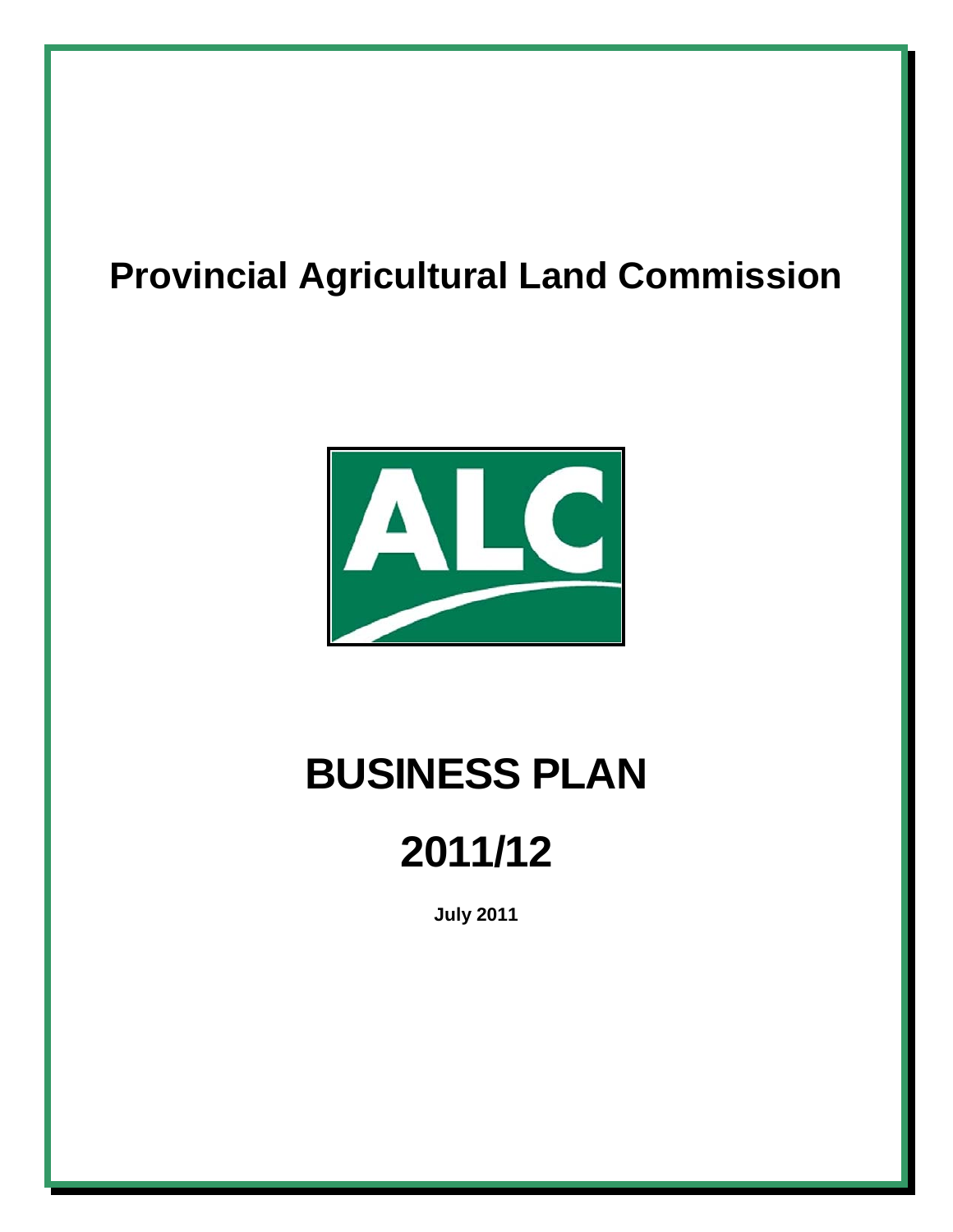

**Agricultural Land Commission** 

133–4940 Canada Way<br>Burnaby, British Columbia V5G 4K6<br>Tel: 604 660-7000<br>Fax: 604 660-7033 www.alc.gov.bc.ca

July 14, 2011

Honourable Don McRae Minister of Agriculture Parliament Buildings Victoria, BC V8V 1X4

Dear Minister:

I respectfully submit herewith the Business Plan for the Agricultural Land Commission for the period April 1, 2011 – March 31, 2012.

Yours truly,

PROVINCIAL AGRICULTURAL LAND COMMISSION

K.L.

Richard Bullock, Chair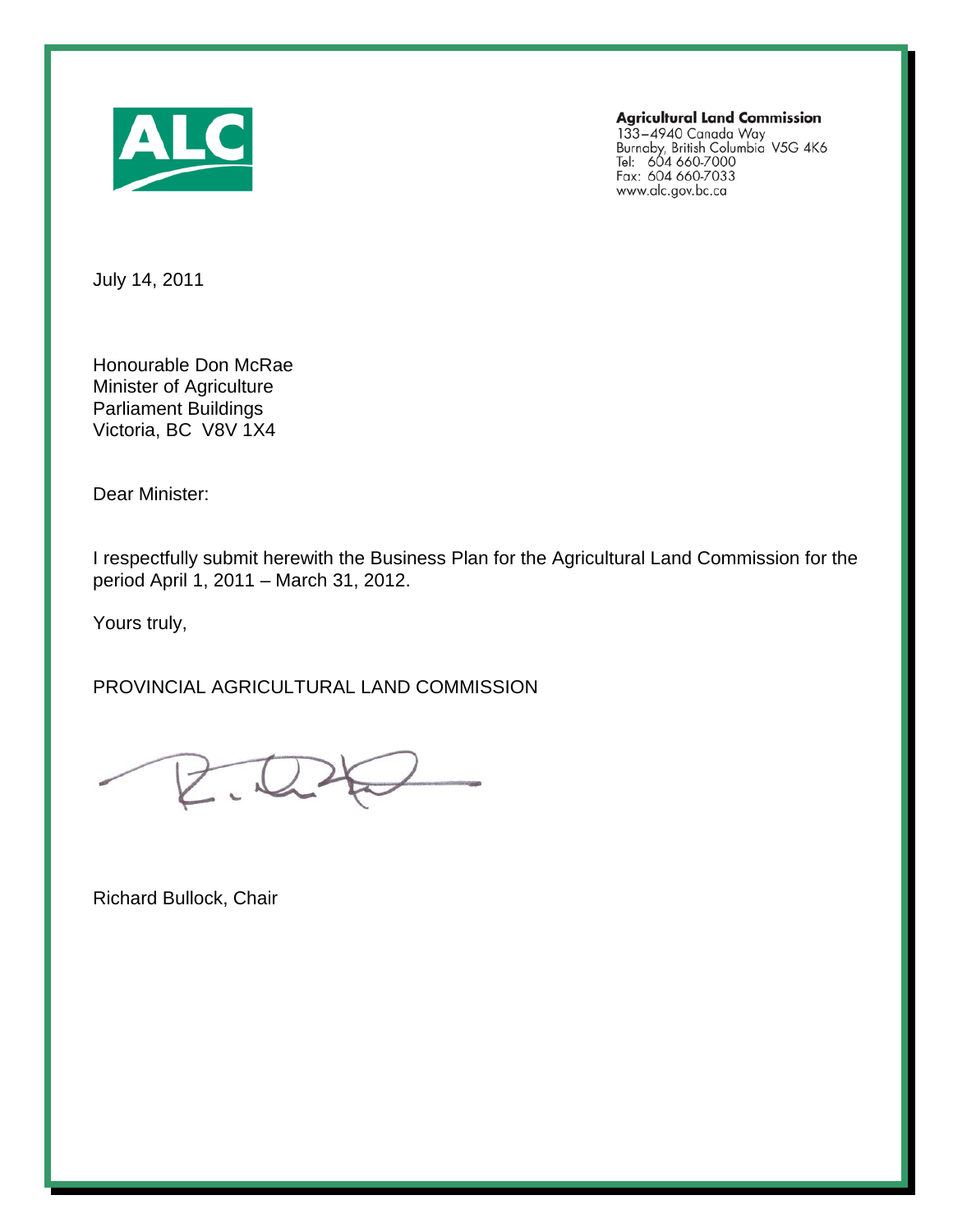### **Message from the Chair**

To meet current fiscal constraints, the Agricultural Land Commission (ALC) will meet as a single Board rather than 6 regional panels. The Board will continue to have regional representation with at least 1 Commissioner from each of the ALC's administrative regions. At least 1 Commissioner and staff will continue to travel to the regions to view properties under application on an as needed basis. Meetings with local governments and other stakeholders will be infrequent. The Board will decide applications, review local government planning documents and discuss policy development. The majority of Board meetings will be held in Burnaby to maximize access to staff resources. Fiscal constraints will compel the ALC to continue focusing its work on processing applications to subdivide, exclude or use ALR lands for non-farm purposes. The ALC receives 500-700 new applications each year.

Ideally, the ALC would like to participate in all local government planning initiatives. However, this is not possible and the ALC will continue its selective participation in local planning reviews.

In September 2010, the BC Auditor General released his report on the audit of the ALC. The audit found that the ALC is challenged to effectively preserve agricultural land and encourage farming in British Columbia, specifically:

- the ALC has not determined that the boundaries of the ALR are accurate and include lands that are both capable of and suitable for agricultural use;
- the ALC has identified limitations in its ability to preserve agricultural land and encourage farming through the application process;
- the ALC is not sufficiently involved in proactive long term land use planning with local governments to encourage farming on a broad basis; and
- oversight of the decisions made by its "delegated authorities" needs strengthening to ensure that agricultural land is being preserved and farming encouraged.

The ALC will continue to work towards addressing the Auditor General's recommendations but recognizes the challenges ahead in light of current fiscal constraints.

Finally, as directed by the then Minister of Agriculture and Lands, the Honourable Steve Thomson, I conducted a review of the ALC regarding its operations, policy, regulations and legislation over the course of the three month period between August and October 2010. The purpose of the review was to verify that the ALC is meeting its mandate while looking for ways to improve its decision making processes. The report was submitted to then Minister Stewart in November 2010. I and my Commission colleagues await direction from government regarding my report.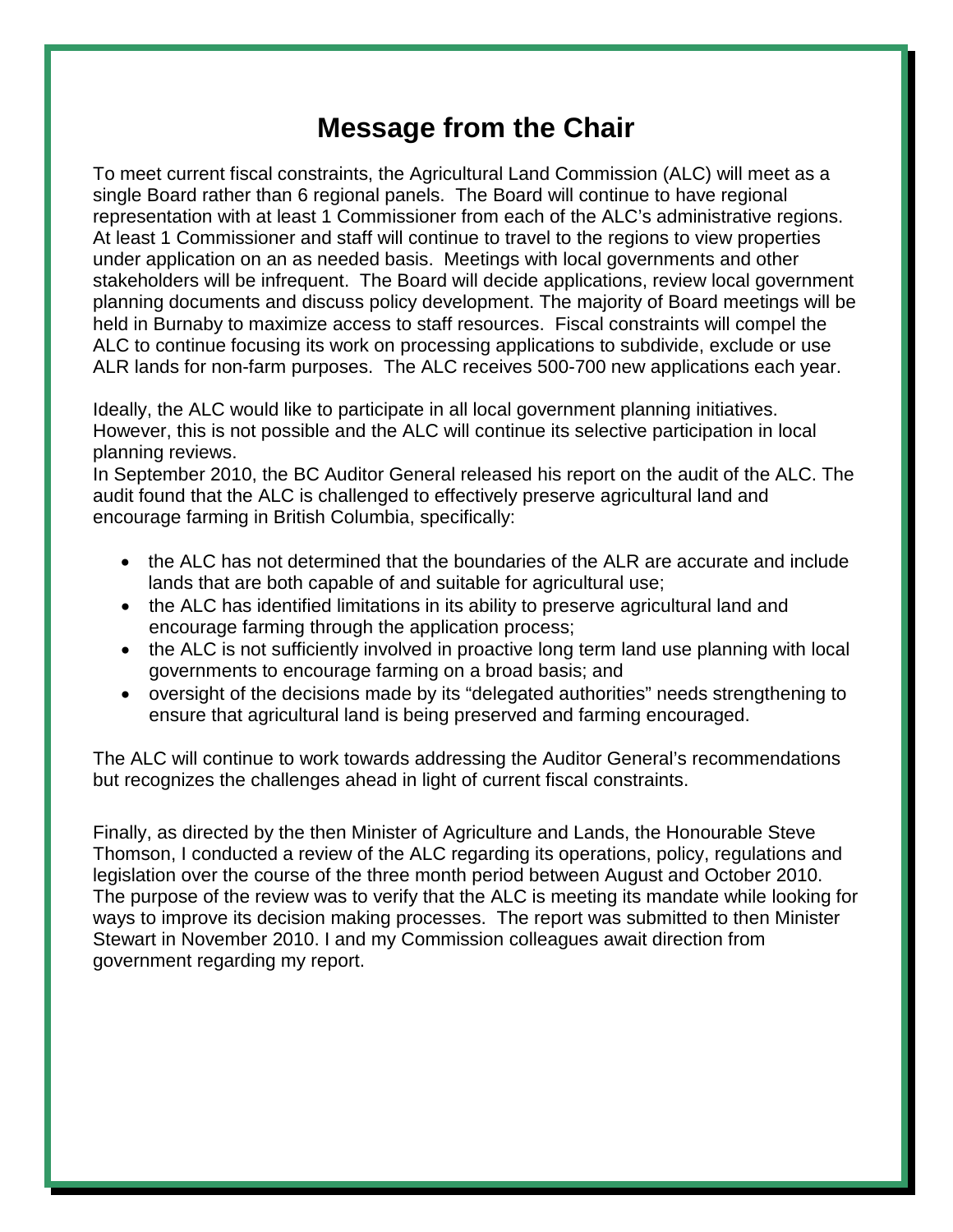### **Table of Contents**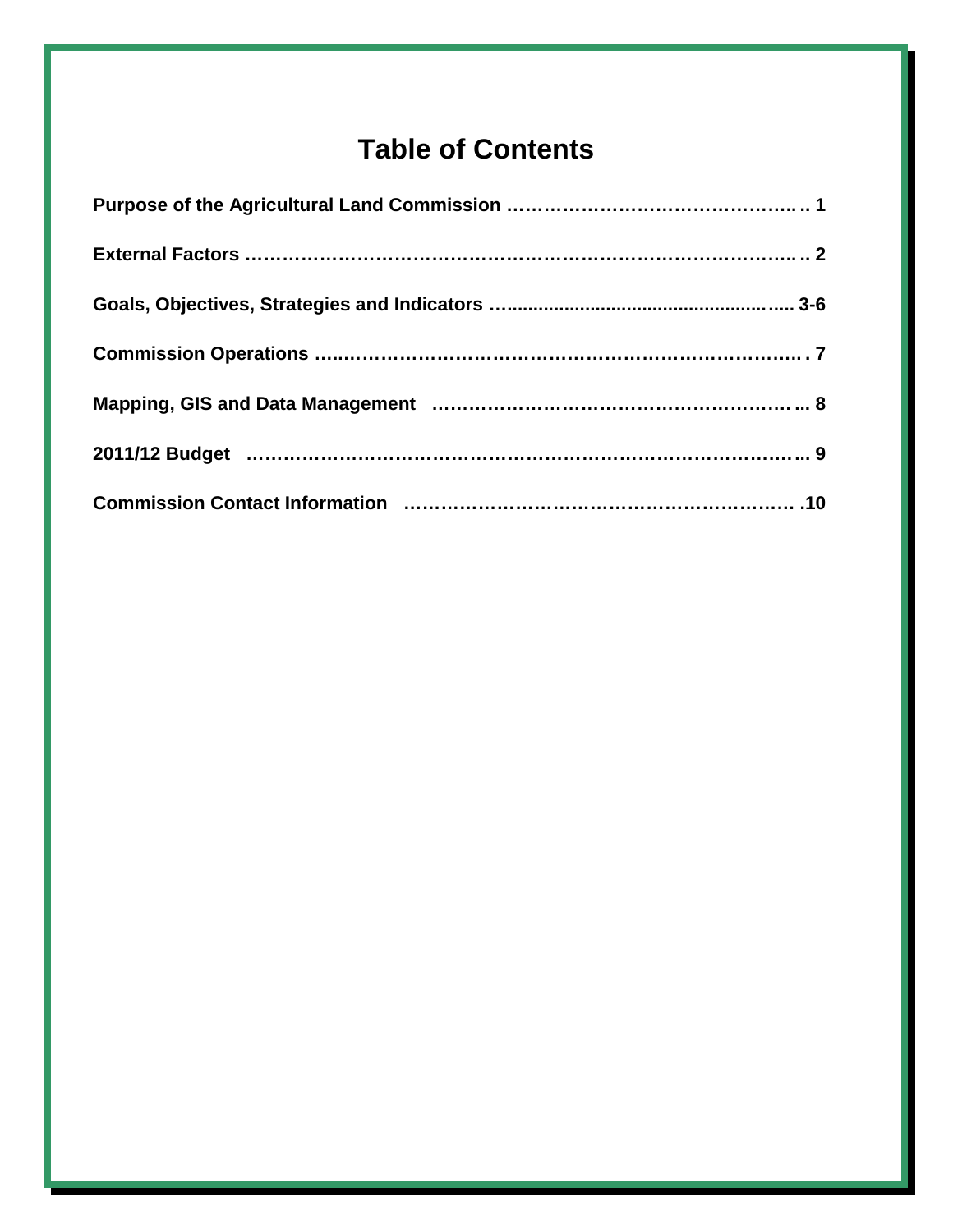

### **Purpose of the Agricultural Land Commission**

The Agricultural Land Commission (ALC) is the provincial agency responsible for administering the Agricultural Land Reserve (ALR), a provincial land use zone for the primary use of agriculture. The purposes of the ALC as set out in legislation are:

- (a) to preserve agricultural land;
- (b) to encourage farming on agricultural land in collaboration with other communities of interest; and
- (c) to encourage local governments, First Nations, the government and its agents to enable and accommodate farm use of agricultural land and uses compatible with agriculture in their plans, bylaws and policies.

The *Agricultural Land Commission Act* (ALC Act) sets out processes for the inclusion and exclusion of land to and from the ALR and for non-farm use and subdivision of land within the ALR. The *ALC Act* is supported by the Agricultural Land Reserve Use, Subdivision and Procedure Regulation (BC Regulation 171/2002), which provides procedures for applications and defines permitted land uses and subdivisions within the ALR.

As an administrative tribunal acting pursuant to the *ALC* Act and the *Administrative Tribunals Act*, the Commission considers each application on its individual merits through a fair and transparent review process.

The work of the ALC is carried out by provincial government appointed Commissioners. The appointed Commissioners are the board of directors of the Commission which is supported by 20 professional staff located in a central office in Burnaby.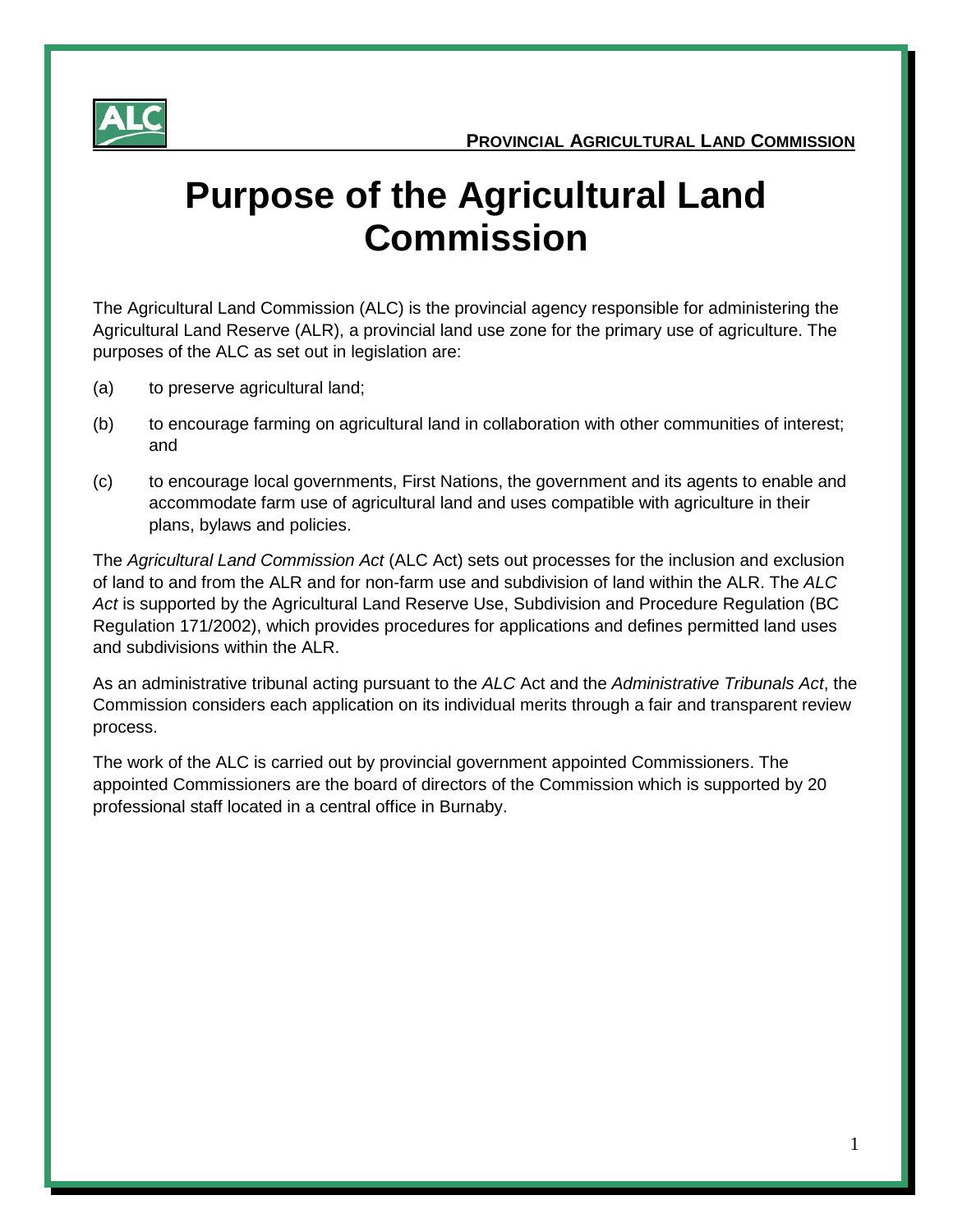

### **External Factors**

The ALC operates in a complex environment where outside influences related to land use, social and economic shifts and changes in the business of agriculture affect its work and the number and type of applications it receives.

**Land uses adjacent to the ALR -** Urban and rural non-farm development adjacent to the ALR is a growing concern requiring the attention of local governments. These uses place mounting pressures on farmers trying to use ALR land for farm purposes as urban and rural non-farm residents tend to consider the agricultural landscape as a green space rather than a working landscape.

**Broadening societal interest in farmland preservation and local food -** Over the past several years a broader-based societal interest in farmland preservation and local food supply has focused more attention on the ALC's work and on the ALR in general.

**Economics of farming -** Economic returns to farming are variable and unpredictable. As a result, farmers and ranchers are looking at alternative land uses to supplement farm income.

**Water -** Agricultural access to irrigation continues to be an issue in light of increasing domestic, commercial and industrial water supply demands and climate changes.

**Unlawful use of agricultural land -** The unauthorized use of ALR land continues which if left unchecked may result in the permanent debilitation of agricultural land.

**Growth pressures on agricultural land -** In all regions of the province and particularly within high-growth areas there are ongoing, and in many places, increasing pressures to convert ALR land to residential, industrial, commercial, institutional, conservation and other community uses.

**Ecological goods and services -** The ALR and agriculture provide a variety of ecological goods and services that contribute to the general well-being of the environment, wildlife habitat, air quality etc.

**Cost of agricultural land** – Increasing costs of agricultural land has reduced the ability of new farmers to enter the business of agriculture and existing farmers from expanding their business. The cost of agricultural land is in part driven by speculation that zoning will change and allow for nonagricultural or perceived *"higher value"* land uses.

**Intra and Inter-governmental legislation, policy and projects impacts** – federal and provincial government policy and projects sometimes place undue pressure on the ALR. Environmental and fisheries regulations impact on farmers' ability to manage their land. Large infrastructure projects have the potential to seriously impact the land base. Federal/provincial jurisdictional issues regarding specific projects or land uses continue to be an issue.

**Energy, Mining and Oil and Gas** – impacts from energy projects including wind farms, hydro projects, carbon credits/offsets, mining projects and oil and gas activities continue to impact the ALR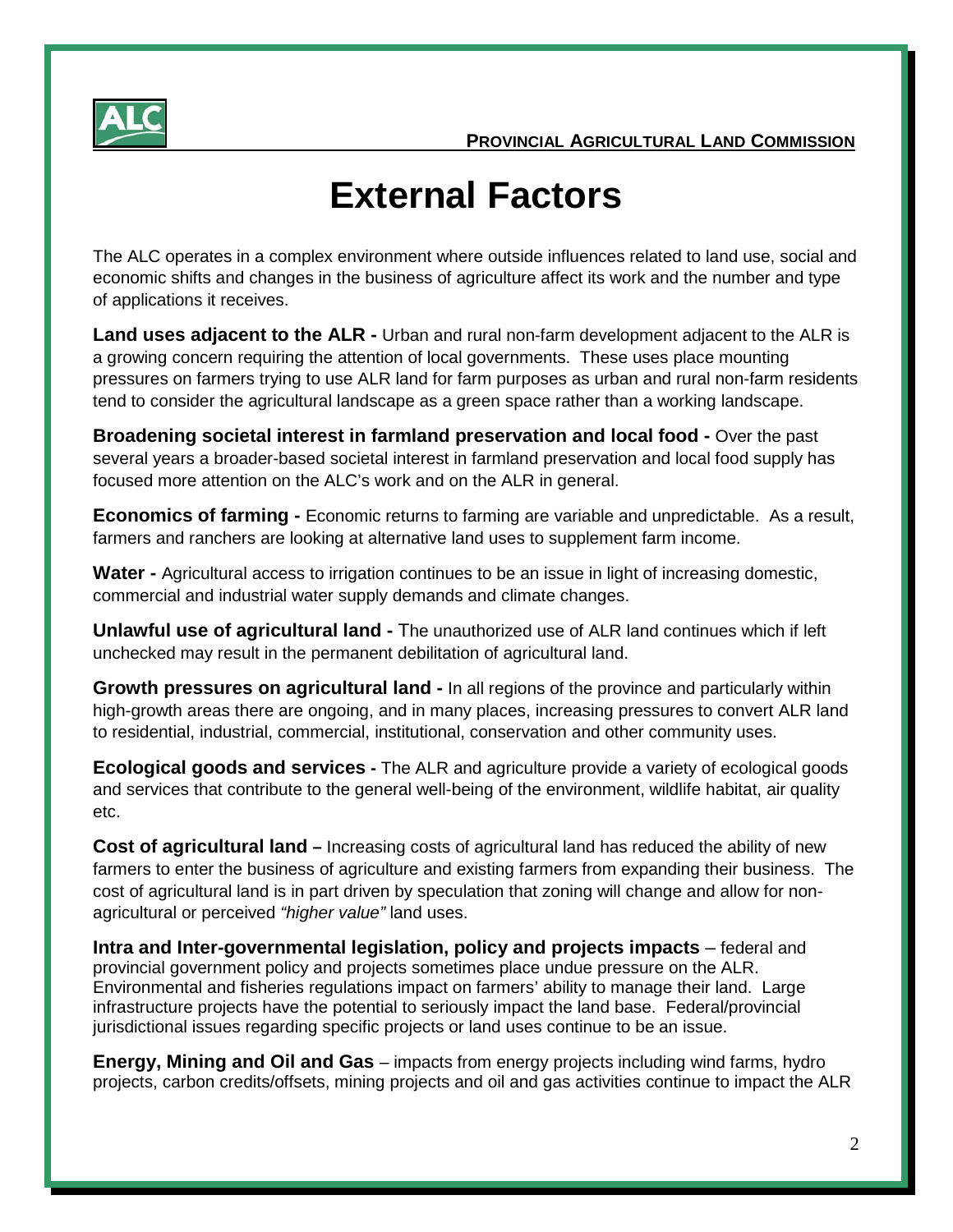

### **Goals, Objectives, Strategies and Indicators**

The ALC's goals are based on the purpose as set out in the *Agricultural Land Commission Act* (the "Act") to preserve agricultural land and encourage and enable the farming of that land. Due to the nature of the work, the ALC reports out on its decisions and uses key indicators that reflect its efforts regarding agricultural land preservation.

### **Goal: Preserve Agricultural Land and Encourage Farming**

This goal will be achieved by meeting the following objectives through the associated strategies.

#### **Objective 1: To preserve the provincial agricultural land base through comprehensive decision making.**

Each application is considered on its own merits with reference to information provided by the applicant, local governments, ALC planning staff and other information it feels is pertinent to the application. In all instances the ALC considers the impact to the agricultural land base and to the use of the land base for agriculture.

#### **Strategies**

This objective will be achieved through the following strategies:

- $\triangleright$  Consideration of agriculture capability and suitability of lands under application; and
- $\triangleright$  Consideration of the potential impacts on the land base and the agricultural use of the land base.

#### **Indicators**

As indicators for preserving agricultural land through decision making the ALC will report on the following:

- Area of land excluded from the ALR;
- Agricultural capability of land excluded;
- Area of land included into the ALR; and
- Agricultural capability of land included.

#### **Operational Priorities**

Increase the ability/capacity for ALC staff to conduct thorough and professional reviews of land use applications in order to provide the ALC with complete information and a range of options for decision making.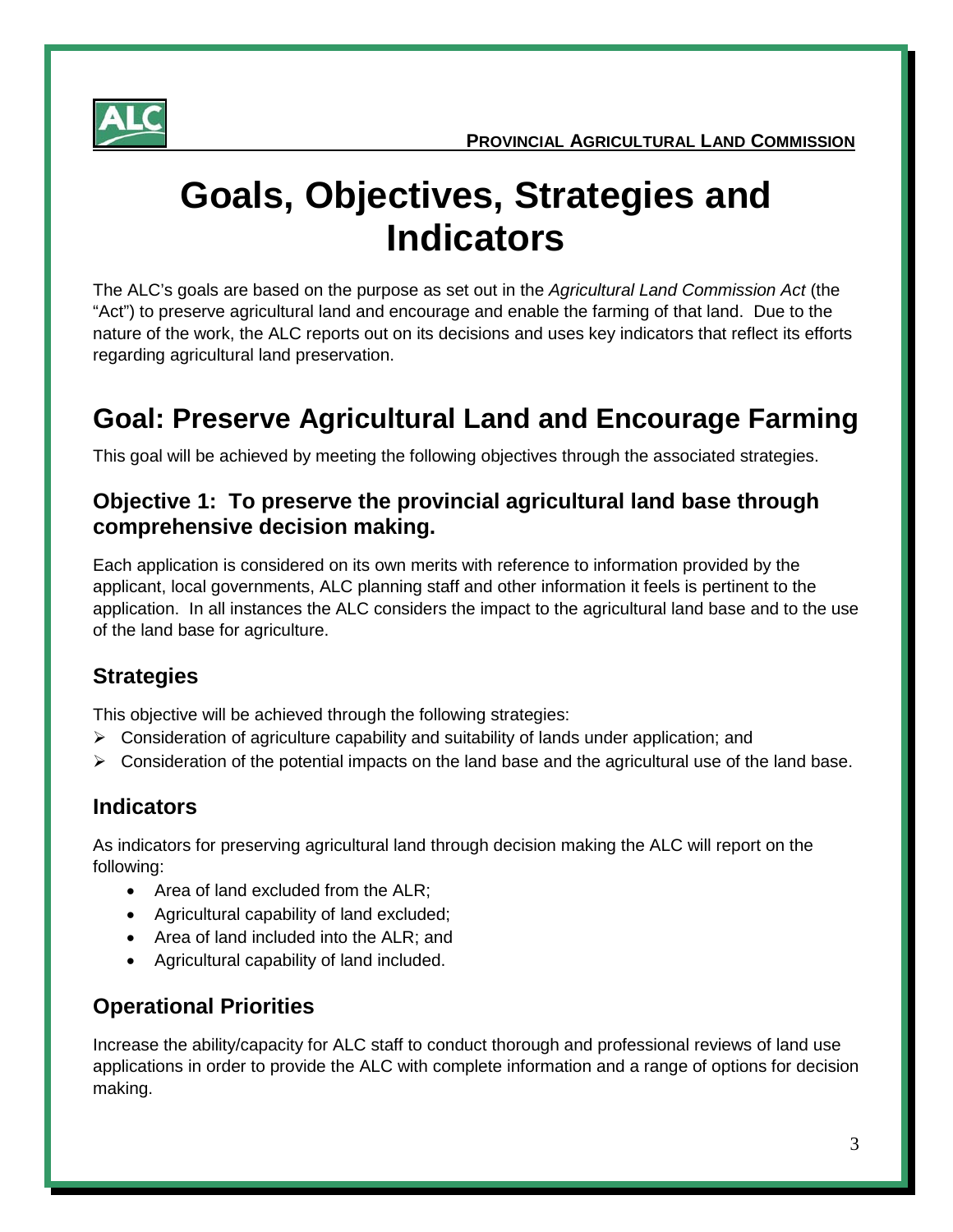

#### **Objective 2: To expand the planning function to include proactive planning related to community planning, major projects and emerging issues.**

The Act enables the ALC to work closely with local governments with respect to planning and providing advice and direction to ensure that official community plans and bylaws are consistent with the legislation. Experience shows that early dialogue regarding community planning initiatives and local planning has positive results in encouraging farming and promoting the farm use of agricultural land. The suitability of lands in the ALR for farming, even those lands with the highest capability for agricultural production, can be compromised by the establishment of incompatible land uses adjacent, within or in close proximity to the ALR.

In order to meet this objective, the ALC identified the need to initiate pro-active land use planning as a priority. Pro-active planning is intended to move the ALC away from application-based planning which is re-active by nature. The ALC's objective is to move towards enhanced collaboration with local governments and farm industry groups to better assess regional issues and to be positioned to deal with emerging issues.

Reviewing major projects and emerging issues that affect the ALR should be a key part of this objective.

Allowing the ALC to assess the potential impacts related to land use planning and major projects in the ALR leads to reduced conflicts and mitigation to reduce impacts where they occur.

The ALC also believes that reviewing the ALR boundaries in certain areas of the province where ad hoc applications are being submitted and approved regularly indicating that the quality of the land may need to be reviewed and/or to confirm the accuracy of the ALR boundaries established in the 1970s.

#### **Strategies**

This objective will be achieved through the following strategies:

- $\triangleright$  Encourage local governments to engage in discussion with the ALC and planning staff early in their land use planning processes;
- $\triangleright$  Encourage local governments and other land use agencies to develop agriculturally sympathetic land use planning;
- $\triangleright$  Review ALR boundaries in select areas of the province with a view to confirming the accuracy and appropriateness of the boundary;
- $\triangleright$  Become involved in major projects at the early conceptual development phase; and
- $\triangleright$  Research and assess emerging issues that impact the agricultural land base.

#### **Indicators**

As indicators for proactive planning the ALC will report on the following:

- Number of local government plans the ALC reviewed and deemed consistent with the Act;
- Number of meetings with stakeholders regarding planning, major projects and emerging issues.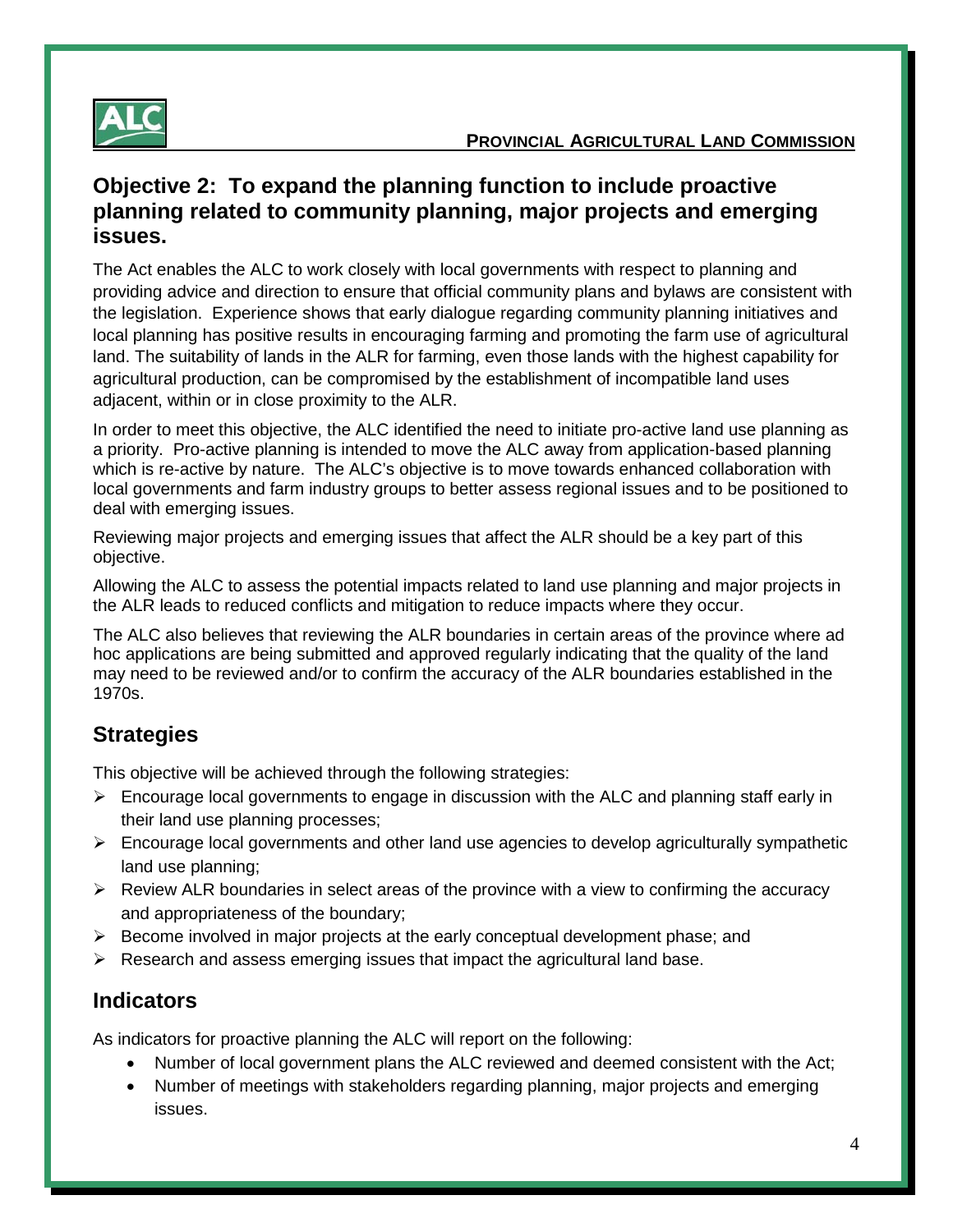

#### **Operational Priorities**

Increase the ability of the ALC to initiate pro-active planning to move away from application based planning which is re-active in nature and towards collaborative long-range planning with local governments. To have planning staff involved early in planning projects in order to assess impacts to the ALR land base, determine ways to mitigate impact and suggest alternative approaches.

Increase the number of staff so that each regional panel is supported by one regional planner to enable pro-active planning, major projects and emerging issues review in each of the regions of the province.

#### **Objective 3: To ensure a high degree of compliance with the** *Agricultural Land Commission Act***, regulation and orders of the ALC.**

Legislation, regulation and orders of the ALC set out the uses permitted in the ALR. The ALC has an obligation along with significant legislative authority to ensure that ALR lands are being used for appropriate purposes. Ensuring that ALR lands are being used appropriately helps to maintain a high quality land base for farming and reduce the potential of lands being degraded to the extent that they can no longer be used for agricultural production. Significant degradation has occurred in some areas of the province and it will continue to occur in the ALR, unless the ALC takes a more active role to ensure agricultural lands are protected from unlawful activities such as the significant instances of land filling in the high population growth regions of the province.

In order to carry out this important function, the ALC compliance and enforcement program will need to be enhanced. This will require more resources directed to compliance and enforcement and new partnerships with other government agencies and local government partners. The program has been partially implemented.

#### **Strategies**

- $\triangleright$  Ensure compliance with the Act, regulations and orders of the ALC based on current resources; and
- $\triangleright$  Follow up on complaints of inappropriate use of ALR lands.

#### **Indicators**

- Number of complaints received;
- Number of complaints investigated and resolved; and
- Number of stop work orders.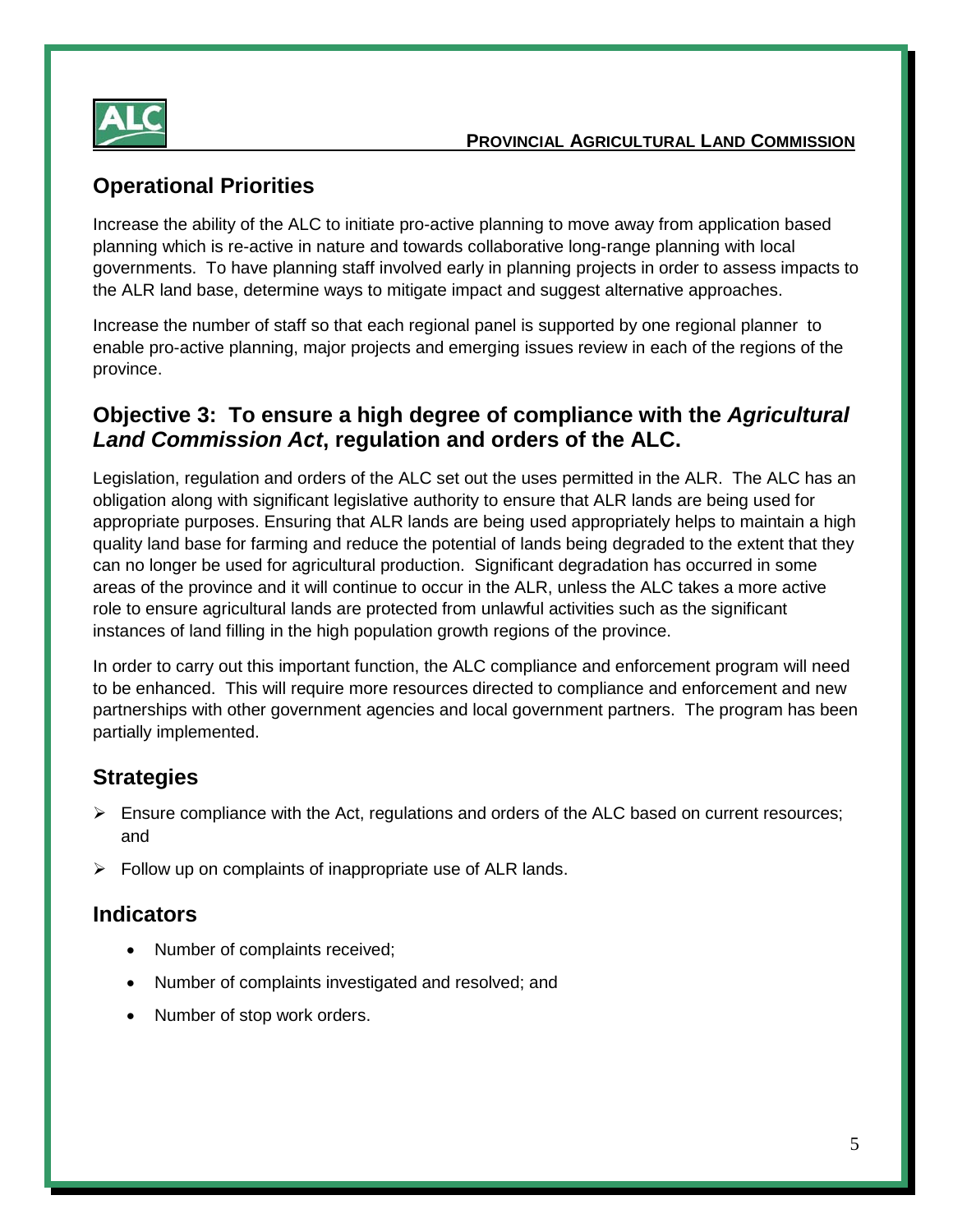

#### **Operational Priorities:**

Ensure a fully functional and effective compliance and enforcement program to ensure compliance across the province's 4.7 million hectares of ALR land.

Ensure the ability exists to follow through on compliance and enforcement actions taken against unauthorized uses of ALR lands.

#### **Objective 4: Propose ways to strengthen the ALC's mandate and improve operations.**

The environment in which the ALC operates and in which the ALR exists is continually changing. The ALR program was implemented in the early 1970s and the general purpose of preserving agricultural land has not changed substantially. However, now that the program is 38 years old and the world in which it operates has changed significantly, the ALC's focus, procedural policies and operational systems should be reviewed. Legislation and regulation provide the mandate and procedural policies for the ALC's focus and operation. Amendments to the legislation and regulation have occurred over the history of the program, and the ALC believes it is important to provide feedback on how the legislation and regulation is affecting the business of the ALC and its operations.

#### **Strategies**

- $\triangleright$  Initiate a visioning exercise that will forecast where the ALR program should be positioned for the next several decades;
- $\triangleright$  Identify options for enhancing the program in order to strengthen its mandate and improve operations; and
- $\triangleright$  Work with the Minister responsible to bring forward proposed legislative and regulatory changes to strengthen the ALR and the mandate of the ALC.

#### **Operational Priorities:**

Commissioners and staff will focus on developing suggestions for improving the program based on over 8 years experience with the current legislation, regulation and ALC structure. These suggestions will build on information gathered as part of a visioning exercise at the ALC's 2008 Annual General Meeting.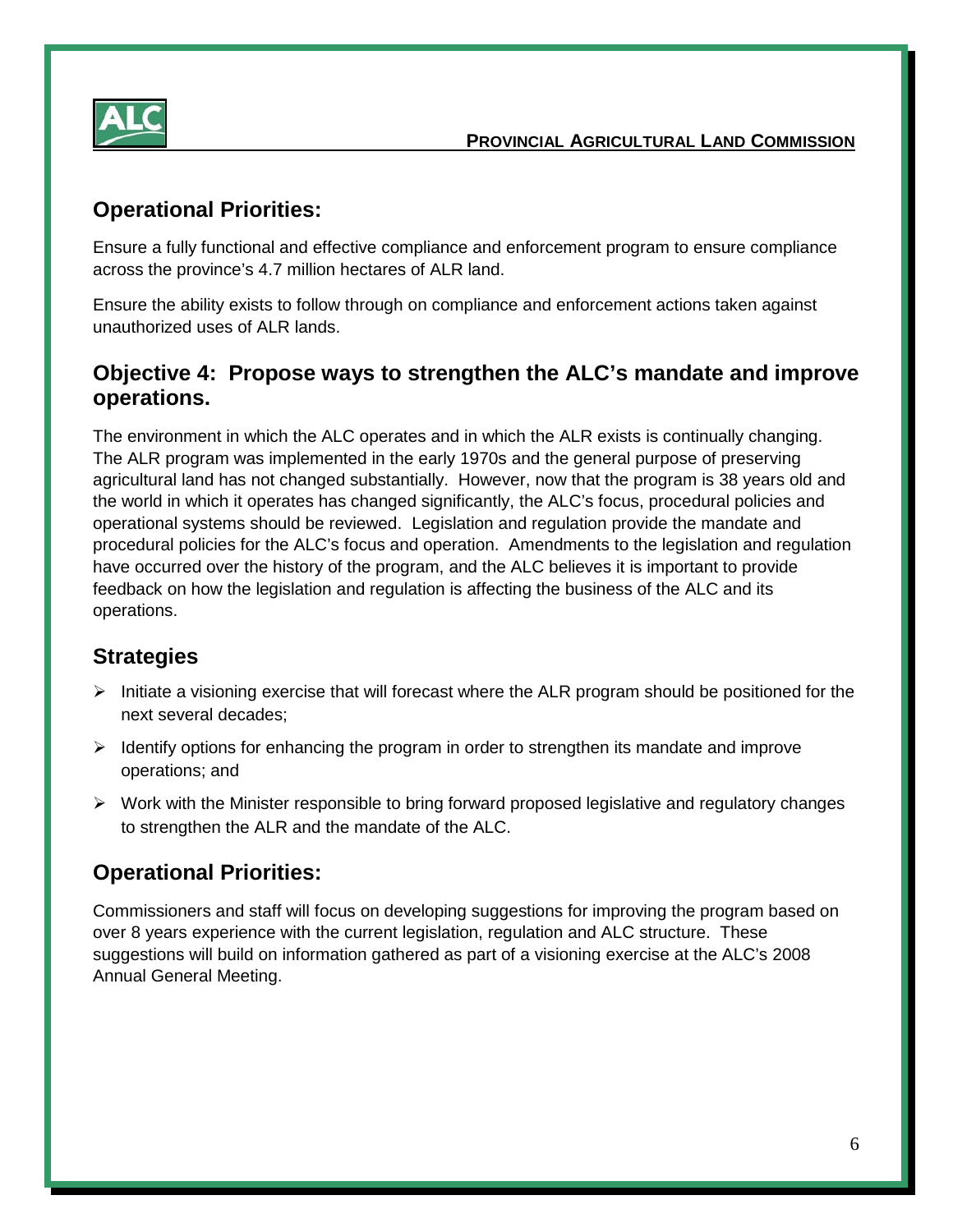

## **Commission Operations**

Based on continued budget constraints in fiscal year 2011/12, the ALC plans to convene as required in order to meet fiscal commitments. The ALC will be unable to meet with most applicants, local governments and stakeholder groups in various parts of the province. Some applications will take longer to process given the reduced number of meeting days. The ALC operates based on 6 administrative regions that reflect the varied geography and agricultural areas of the province.

#### **Interior**

The Interior Panel region extends from the Central Coast (Bella Coola Valley) to the community of Chase at the western end of Shuswap Lake, encompassing cattle ranching in the Cariboo and Thompson-Nicola Regional Districts. The region is dominated by BC's interior plateau and characterized by dry grasslands and forested parklands. The region includes the Central Coast, Cariboo and Thompson-Nicola Regional Districts.

#### **Island**

The Island Panel region encompasses Vancouver Island, most of the Gulf Islands and a number of coastal mainland areas that are part of Regional Districts headquartered on Vancouver Island or are more readily accessed from the Island than from mainland centers. The region includes the Alberni-Clayoquot, Capital, Comox Valley, Cowichan Valley, Mount Waddington, Nanaimo, Powell River and Strathcona Regional Districts.

#### **Kootenay**

The Kootenay Panel region encompasses the southeasterly portion of BC extending from the BC/Alberta border in the east to the Grand Forks and Kootenay Boundary area in the west. The region includes the Central Kootenay, East Kootenay and Kootenay Boundary Regional Districts and a portion of the Columbia Shuswap Regional District in the vicinity of Golden.

#### **North**

The North Panel region encompasses north east, north central and north west BC, from Prince George, north east and west. The region includes the Bulkley-Nechako, Fraser-Fort George, Kitimat-Stikine, Peace River and Skeena-Queen Charlotte Regional Districts and the Northern Rockies Regional Municipality.

#### **Okanagan**

The Okanagan Panel region encompasses the Okanagan and Similkameen Valleys, the Columbia Shuswap and Princeton areas. The region includes the Central Okanagan, Columbia Shuswap, North Okanagan and Okanagan-Similkameen Regional Districts.

#### **South Coast**

The South Coast Panel region encompasses the lower mainland region of BC from Hope and environs to the Fraser River delta and north to the Sunshine Coast and the Squamish River and Pemberton valleys. The region includes the Fraser Valley, Metro Vancouver, Squamish-Lillooet and Sunshine Coast Regional Districts.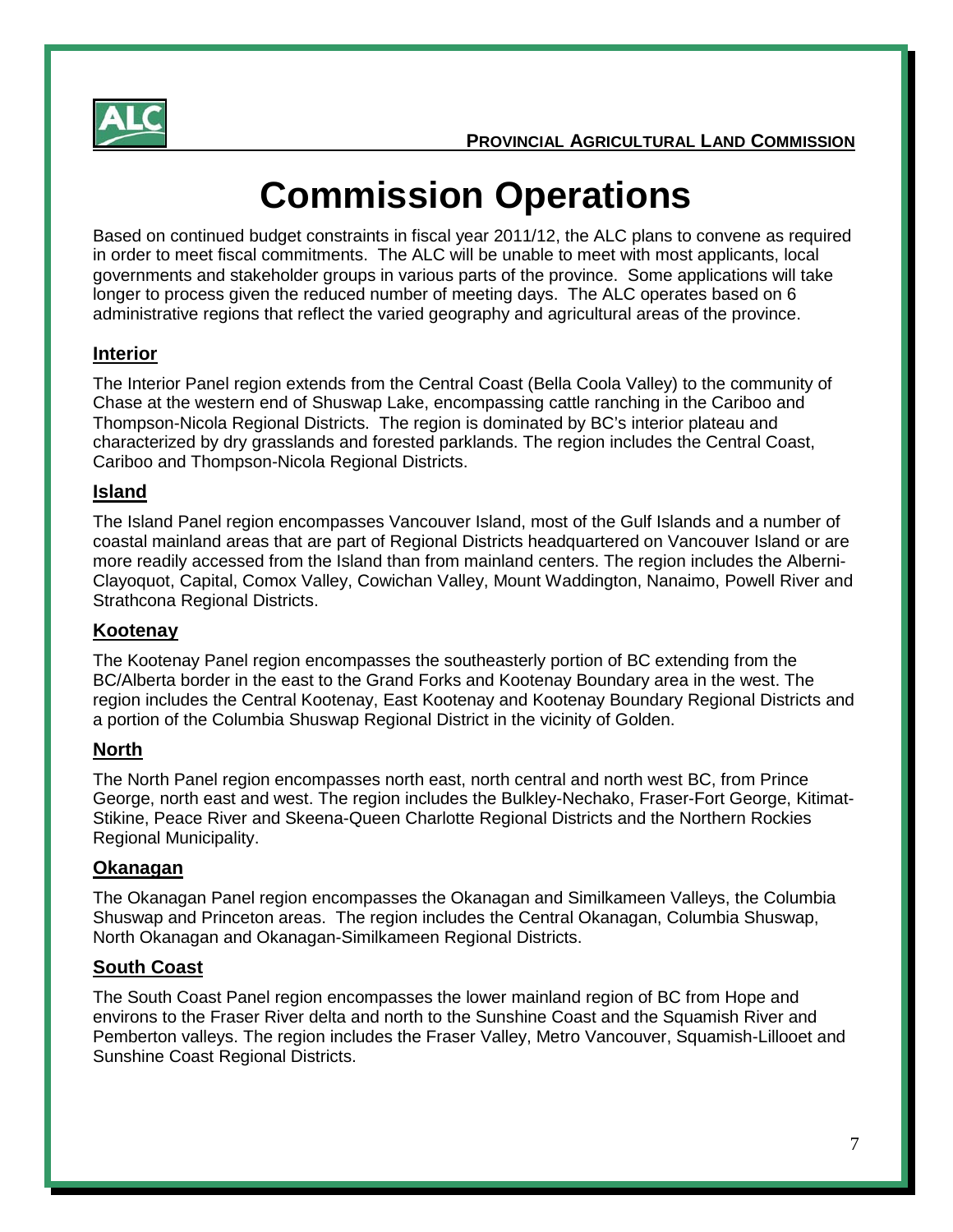

### **Mapping, GIS and Data Management**

The ALC mapping department maintains the official ALR maps, prepares maps for application and planning files, responds to mapping enquires from the public, ALC staff, government and local government, updates the ALC website, manages the ALC application database and provides IT (Information Technology) support.

The ALR boundary is maintained in digital format so that GIS (Geographic Information Systems) can be used to view and map the boundary. The mapping department is working on improving the digital ALR boundary by completing quality assurance on the data and correctly aligning it to better cadastre information as it becomes available.

Conversion of the ALR boundaries to GIS format has improved the ability to calculate the ALR area. The Commission continues its efforts to adopt the GIS data method of reporting the ALR area.

This department manages OATS (Online Application Tracking System), the ALC's customized business application database system which has been in place since June 2009. The department will continue its efforts to improve the functionality of OATS as resources allow.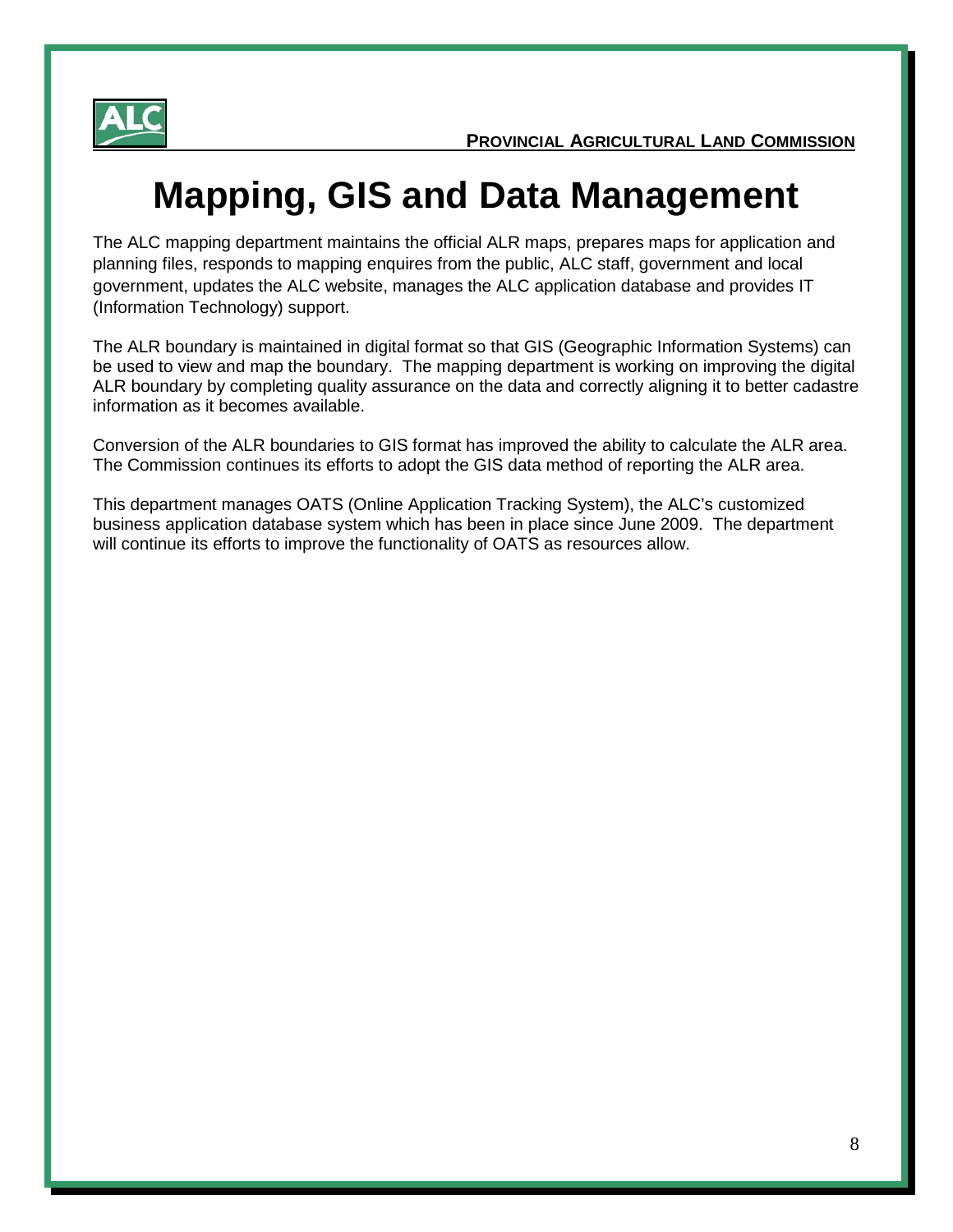

 **PROVINCIAL AGRICULTURAL LAND COMMISSION**

## **2011/12 Budget**

#### **Budget:**

| <b>Operating Budget</b> | \$1,974,000 |
|-------------------------|-------------|
| Capital Budget          | \$0         |